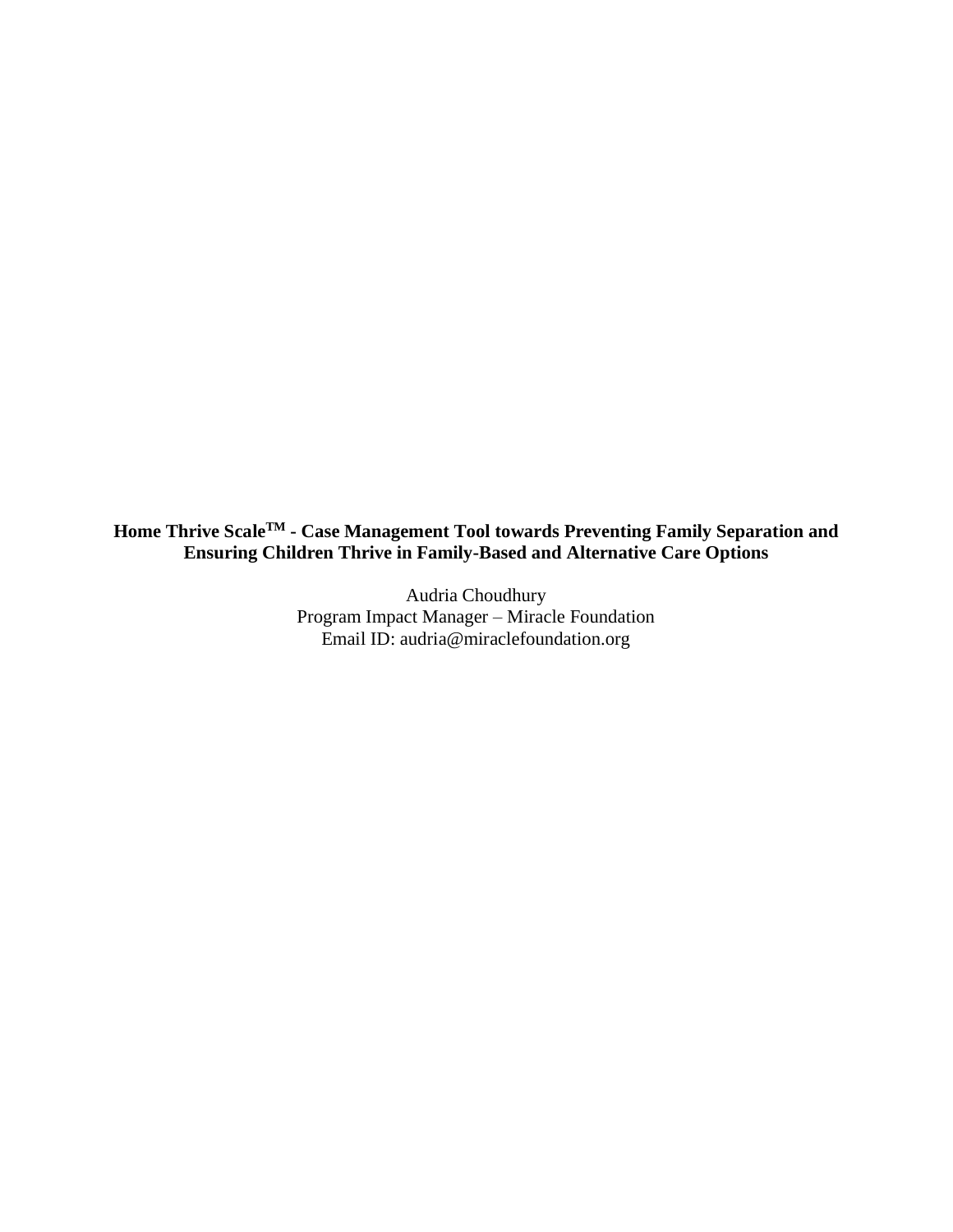# **Abstract**

Case management can be a complex process where multiple factors must be considered for the safety and wellbeing of a child in any care option. Miracle Foundation's proprietary Home Thrive Scale  $TM$  is a strengths-based assessment tool that makes it easier to identify strengths, risks, and address areas of support within a family home over time. A home's safety is measured based on five wellbeing domains - Family and Social Relations, Health and Mental Health, Education, Living Conditions, and Household Economy - with the child and family's thoughts at the core. Intervention options are then offered to put assessments into action. The tool serves to both prevent family breakdowns, and reintegrate children from institutions back into families (or other family-based or alternative care options).

Here, we provide an overview of the tool, including its purpose, setup, and functionality within a case management system. The use of the tool is illustrated with the COVID-19 situation in India where masses of children were rapidly placed from institutions back into families without preparation.

The Home Thrive Scale<sup>TM</sup> is offered as a simple, actionable tool for anyone to use towards datadriven decisions for reintegration and prevention, available on paper or online.

# **Purpose**

While many excellent theoretical guidelines exist on proper case management for keeping or reintegrating children into families, there is a gap in practical, comprehensive tools for caseworkers in the field to put these guidelines into practice. The following issues are often observed:

- Determining the appropriateness of a family situation or other reintegration option can be highly subjective and dependent upon a multitude of factors, making it a difficult task for caseworkers
- Existing tools often focus on assessment without plans for action, and lack specific follow-up on a child/family's progress over time
- Relevant information is fragmented across various types of documentation (field notes, reports, government paperwork, etc.), leading to an incomplete picture of a child and family's well being
- Child and family's voices are overlooked

The paper will delve into how Miracle Foundation's Home Thrive Scale<sup>TM</sup> addresses these gaps by offering a single tool that is:

- Codified to take the guesswork out of care and case management
- Quantifiable for data-driven decision making
- Holistic and strength-based
- Grounded in international standards and existing evidence
- Actionable
- Long-term
- Child- and family-centred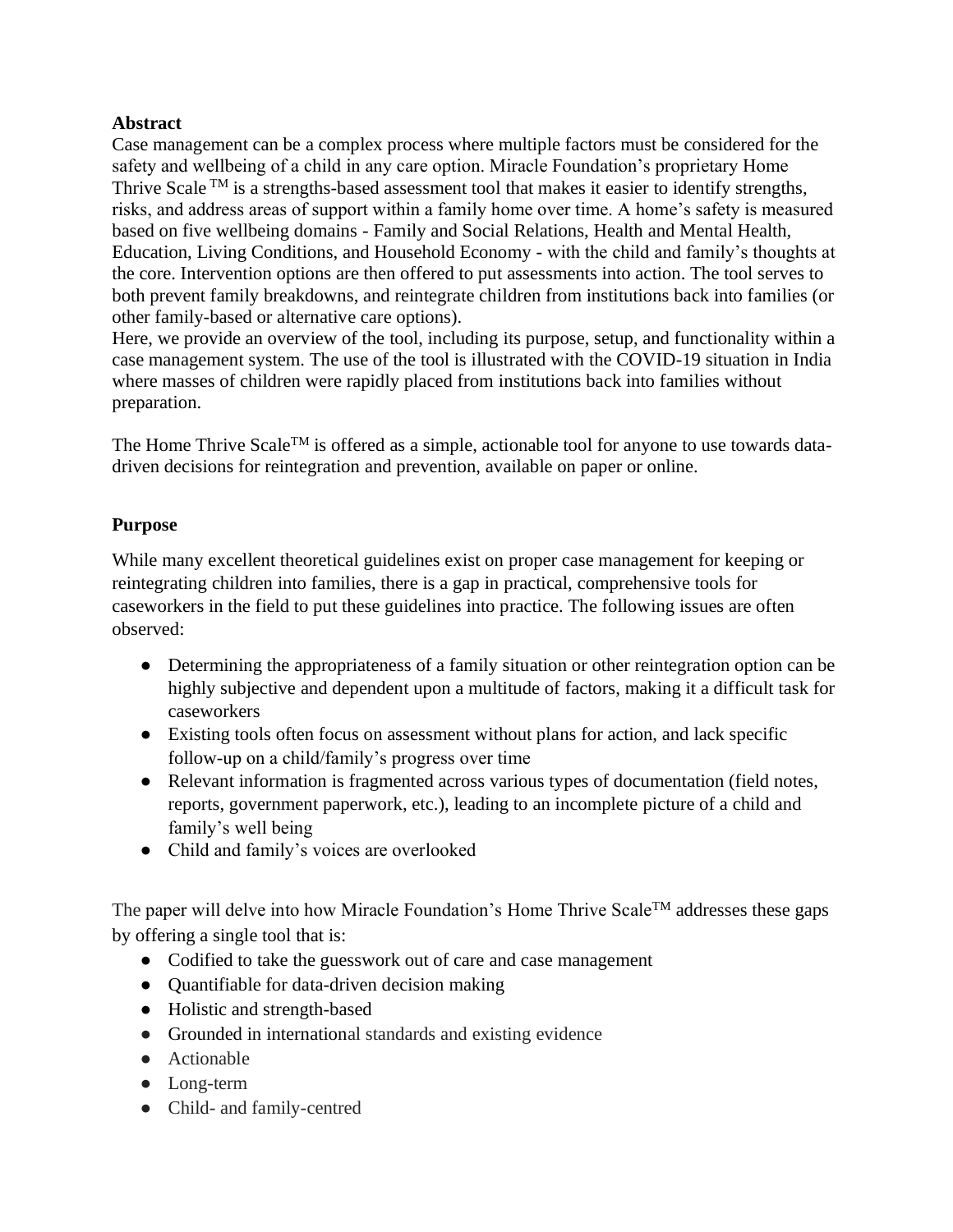# *Intended Users*

The tool is designed to be used by caseworkers who work directly with children and families through government, private, or NGO agencies.

It can be used towards preventing family separation, deciding a child's reintegration option if they are currently in a child care institution (CCI), and for post-reintegration follow up. Reintegration options include: child's biological family/family of origin, or other family-based alternative care such as kinship, foster care, adoption, small group homes, independent living.

# **Tool Development**

The Home Thrive Scale<sup>TM</sup> is a rights-based tool addressing 24 of the 42 rights listed in the United Nations Convention on the Rights of the Child (1989)<sup>i</sup>. The UNCRC is the most complete statement of children's rights produced and is the most widely-ratified international human rights treaty in history.

This tool was developed after substantial research into child and family assessment tools used by numerous global organizations including USAID (Child Status Index), UK Department of Health, Save the Children, Hope and Homes for Children, Faith to Action, and Better Care Network.

Recognizing the critical nature of safety for the child, the Home Thrive Scale<sup>TM</sup> looks at safety in terms of the child, family, and community, and identifies Red Flag items that would prohibit reintegration until resolved.

The Home Thrive Scale<sup>TM</sup> assesses five "wellbeing domains" to determine the risk of family separation or the appropriateness of a reintegration option:

- *Family and Social Relationships* Relationships between children and family members, contact with extended family members, and connection with the local community
- *Household Economy* Caregiver's ability to provide shelter and basic needs through reliable income
- *Living Conditions* Secure shelter with basic amenities such safe water and sleeping arrangements, and safe community environment
- *Education* Children attending school, access to necessary supplies, and support for learning needs
- *Health and Mental Health* Access to healthcare services for physical and mental health needs, children and family members observed to be healthy, special needs for children with disabilities are met

# **Format and Function**

Assessment is typically done through an in-person visit to the home. Caseworkers are encouraged to approach children and families with warmth and openness to observe and support, instead of going in with a clipboard mentality.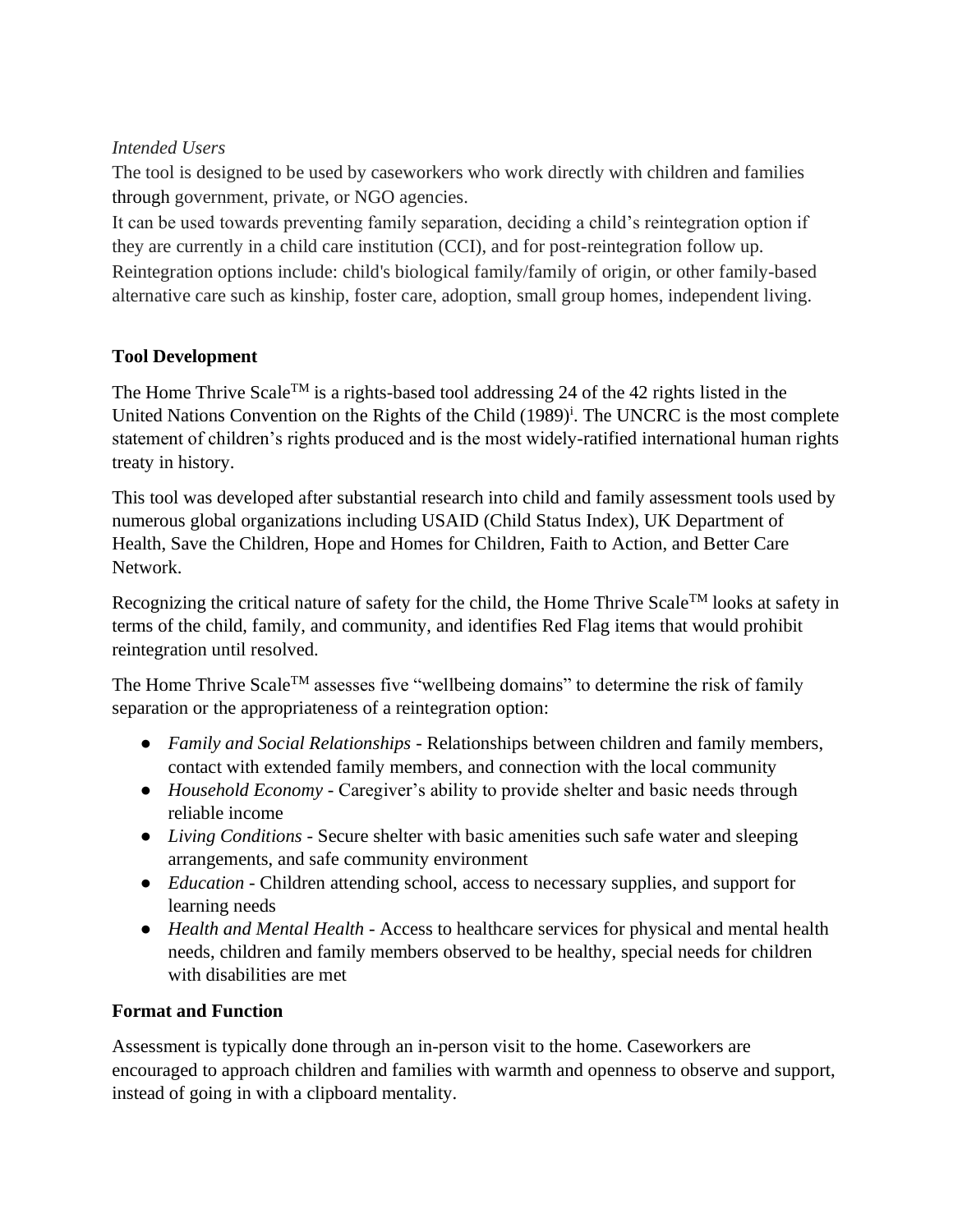*Milestones and Scoring -* Milestones under each wellbeing domain specify exactly what a caseworker should look for to gain a holistic understanding of a child's home situation. We use a strength-based approach by focusing on areas in which families are thriving and can be emphasized to keep them together, rather than looking only at safety factors that could separate them.

Each milestone is scored on a scale of 1-4 based on how much attention is needed:

- **In-Crisis (1):** Needs immediate attention Concern is not addressed at all, requires urgent attention and intervention before child can be placed in the home
- **Vulnerable (2):** Needs attention, but not urgent Resources have been identified but may be insufficient to fulfil concern
- **Safe (3):** Attention helpful, but not necessary Concern is fully addressed but family may require occasional support to fulfil this concern
- **Thriving (4):** No attention needed Concern is fully addressed and family is selfsufficient in fulfilling this concern without support

*Red Flags -* Milestones marked as Red Flags are urgent concerns related to the safety and wellbeing of a child such as abuse, child marriage, substance abuse, unsafe neighborhood, insecure employment of caregivers, children not going to school. Children are not recommended to stay in or return to situations where these milestones are rated In-Crisis.

*Intervention Plans -* For areas rated In-Crisis or Vulnerable, a checklist of recommended interventions is available to help create an action plan, which takes the guesswork out of what to do with the information gathered. Details of plans can then be recorded, along with updated progress on current interventions. This keeps a child's full case history in one place instead of scattered across multiple reports. Intervention plans, along with the rest of the case management process, are to be done *with* family members as active participants and not just *for* them.

*Child and Family's Thoughts -* Time must be taken to speak with the child and family members about their thoughts and feelings around reintegration. Space is provided to document these at each assessment, so the child and family's voices remain at the core of the entire process.

*Status Summary -* A Status Summary table tallies the scores and Red Flags in each domain. Scores are recorded for the initial, last, and current visits in order to compare progress over time. Ideally, scores should be moving away from In-Crisis towards Thriving as the family's needs are met (see Figure 1 for a sample of scores graphed out over time).

*Analysis & Recommendations -* A home is considered appropriate for a child if no Red Flag milestones rated as In-Crisis and if most of the other milestones are rated as Safe or Thriving. More frequent follow up can be recommended if there are urgent concerns.

Aside from Red Flags, milestones rated as In-Crisis or Vulnerable should not immediately disqualify a home if they can be addressed through interventions. No home is perfect, so families should have the opportunity to grow stronger with the right support. The child's thoughts,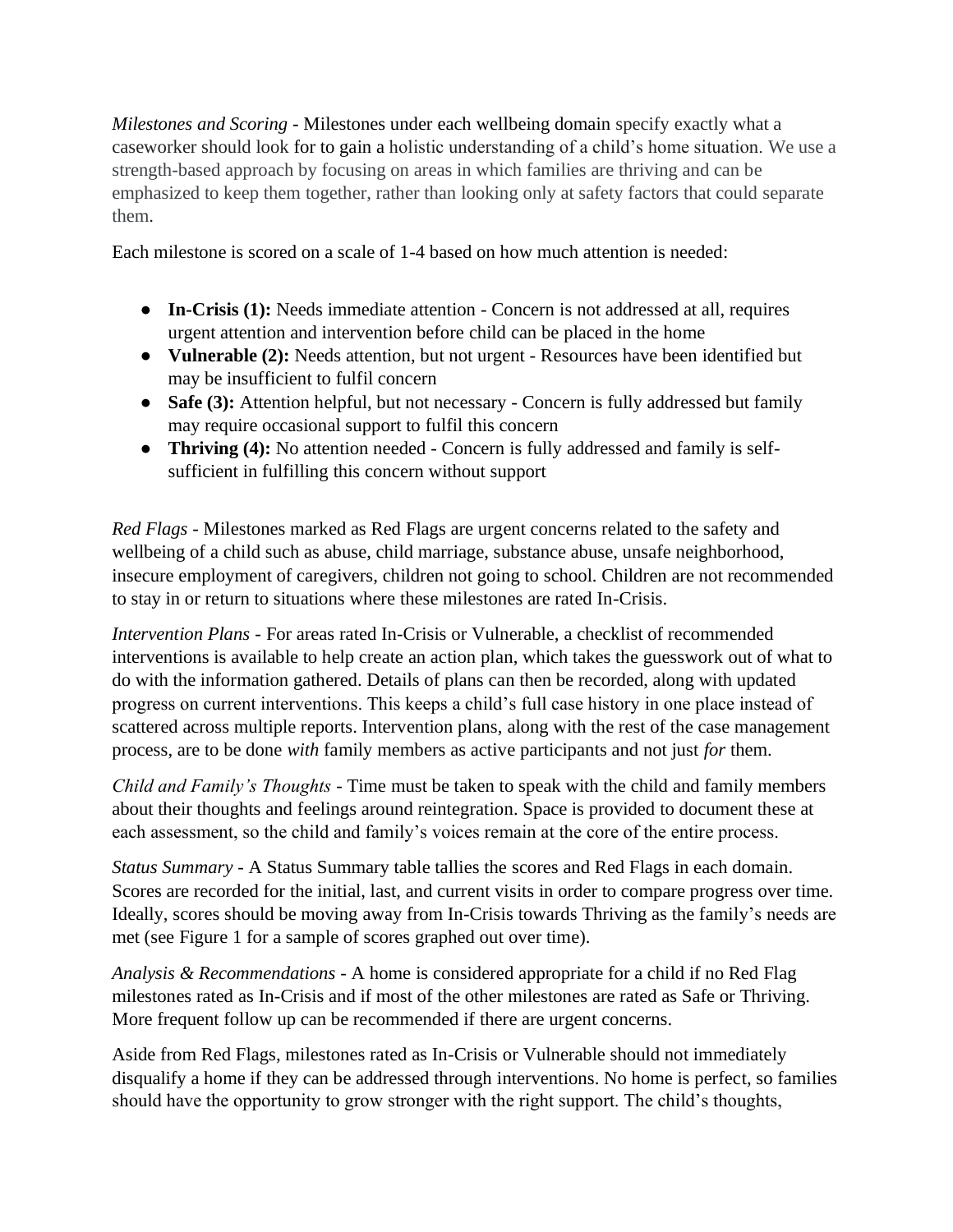family's desire to stay together, and progress made on interventions must also be taken into account.

The Home Thrive ScaleTM is only a *tool* to help caseworkers and families in the case management process; however, it is ultimately up to the people involved to use their judgement to determine whether a child should stay in their family or another suitable option. Therefore, there are no hard-set criteria for when a child should stay or not based on scores (aside from having zero Red Flags).

Similarly, the tool is only as effective as the information gathered by the caseworker and is no substitute for the soft skills required to work with families. Quality information comes from knowing what questions to ask and how, so as to get honest feedback (e.g. friendly tone, openended, non-leading questions, speaking to family members separately if needed, etc.). It also takes keen observation of how family members interact, including verbal and non-verbal communication. A relationship of trust must be established with the child and family so that the caseworker is a member of their team to facilitate a reintegration in everyone's best interest.

# *Function within Case Management System*

The Home Thrive Scale<sup>TM</sup> (hereto referred to as HTS) is at the heart of Miracle Foundation's child-centred case management system, which seeks to develop individualized care plans and sound decisions regarding reintegration through active collaboration with child and family at each step of the process.

The system consists of the following stages: Intake/Admission, Assessment, Planning, Implementation, Follow Up and Evaluation, and Case Closure (see Figure 2 for flowchart depicting all steps).

We will use the case of a child, Riya<sup>ii</sup> to walk through using the HTS in case management.

- *Intake/Admission* Riya came into a CCI at seven years old after staying in an adoption agency for a few months. The CCI gathered what information they could about her family through the government-required case history with information from the adoption agency, but no family members could be reached.
- *Assessment* While updating Riya's case history the next year, the CCI came to know about her mother and two siblings. Through a lot of searching and inquiry, they were able to reunite Riya with her family after a whole year apart.

A baseline HTS assessment showed that Household Economy was at risk due to the mother's low income doing domestic housework (scored 64 per cent). Family & Social Relationships also scored low, likely from the long time Riya and her mother spent apart and having no other relatives present. While Education was not in danger, Riya needed some help with paying for school and focusing in the classroom.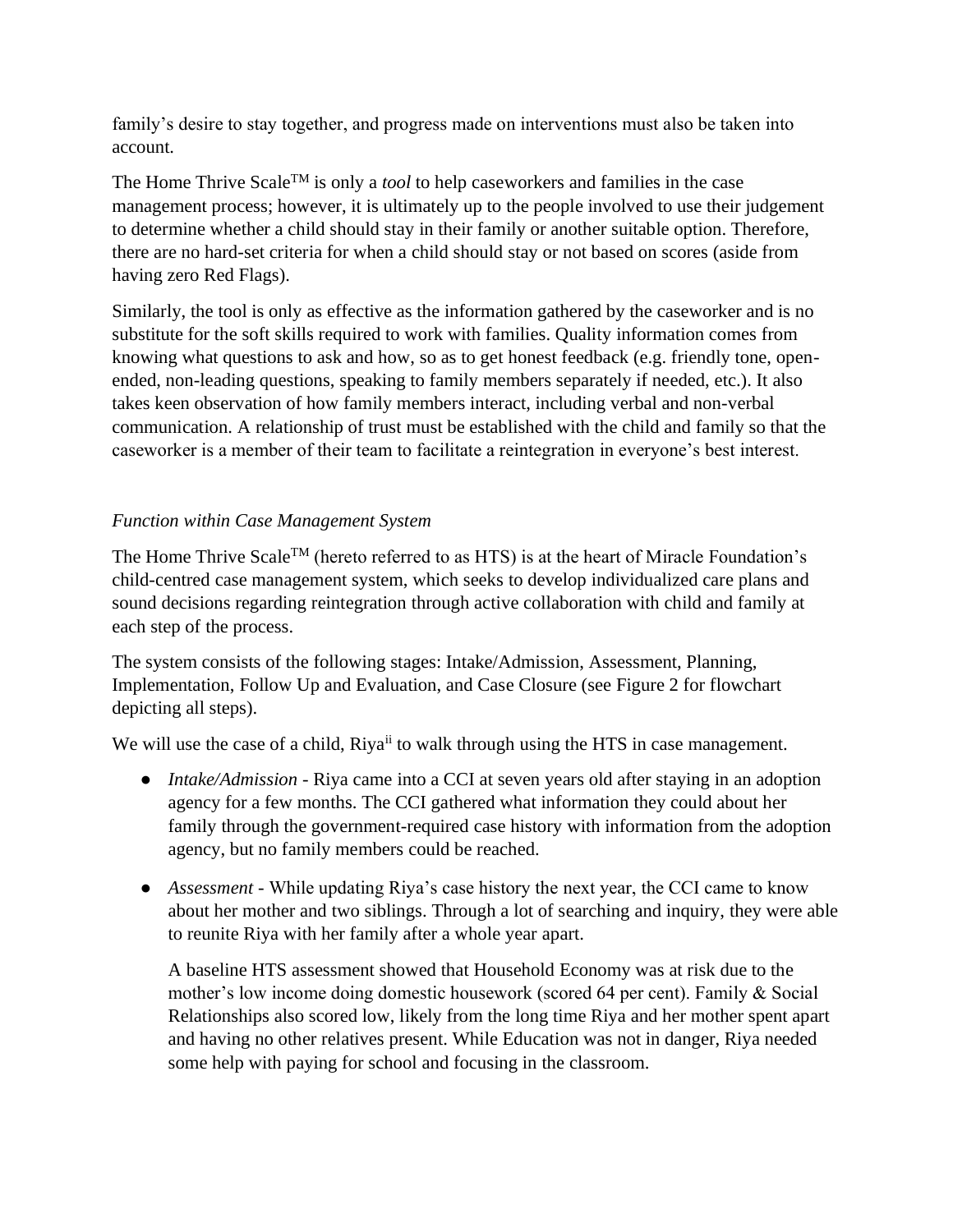- *Planning* Since there were no Red Flags showing immediate safety concerns, planning began to reintegrate Riya with her family. The local government authority also recommended reintegration after seeing the child and family assessments. An intervention plan was set for Miracle to provide coaching support and school fees, and the CCI was able to connect Riya's family with a government grant program to supplement the mother's income.
- *Implementation -* Along with connecting Riya's family to resources for material support, the caseworker counselled Riya and her mother to prepare them emotionally for the transition back to living together. HTS was done one more time before Riya officially moved back to ensure that conditions were improved enough for her to return. Finally, Riya was able to move back home after the necessary government procedures were completed.
- *Follow-Up/Evaluate* Riya was happy living with her family again, and her mother was able to work and care for her children (Family & Social Relationship score went from 50 per cent up to 75 per cent). However, when COVID-19 hit, Riya's mother lost her domestic housework job. Even after the lockdown relaxed and she got her job back, the income was not enough to feed and educate three children, and manage other expenses like rent and electricity. The drop in Household Economy score (down to 36 per cent) subsequently dragged the scores for Living Conditions, Education, and Health down as well (down by 25, 42, and 10 points, respectively).

The caseworker counselled Riya's distraught mother and identified her strengths to come up with an intervention plan. Since the mother showed interest in stitching, the CCI helped enrol her into a local tailoring course and secured her with a sewing machine. With the right skills and tools in place, Riya's mother started her own at-home tailoring business. The caseworker continued to follow up with Riya and her family with encouragement and advice on financial management, using the HTS each time to map out the family's needs and how to intervene accordingly.

● *Close Case -* Riya's mother is more self-sufficient now and able to look after her children. After almost two years of follow up since Riya returned home, she and her family are settled and thriving in all wellbeing domains enough to close the case.

### *Online Functionality*

The Home Thrive Scale<sup>TM</sup> is available for use on tablets, phones or computers - online and offline - via FormAssembly (an online survey tool) to make it easier to use on-the-go than paper copies. A mobile-first app is currently under development for improved user experience, data collection, and analysis.

#### *In-Person vs. Remote*

Much of assessing a child and family's situation relies on first-hand observation where nonverbal communications and interactions can be understood. Because of this, remote case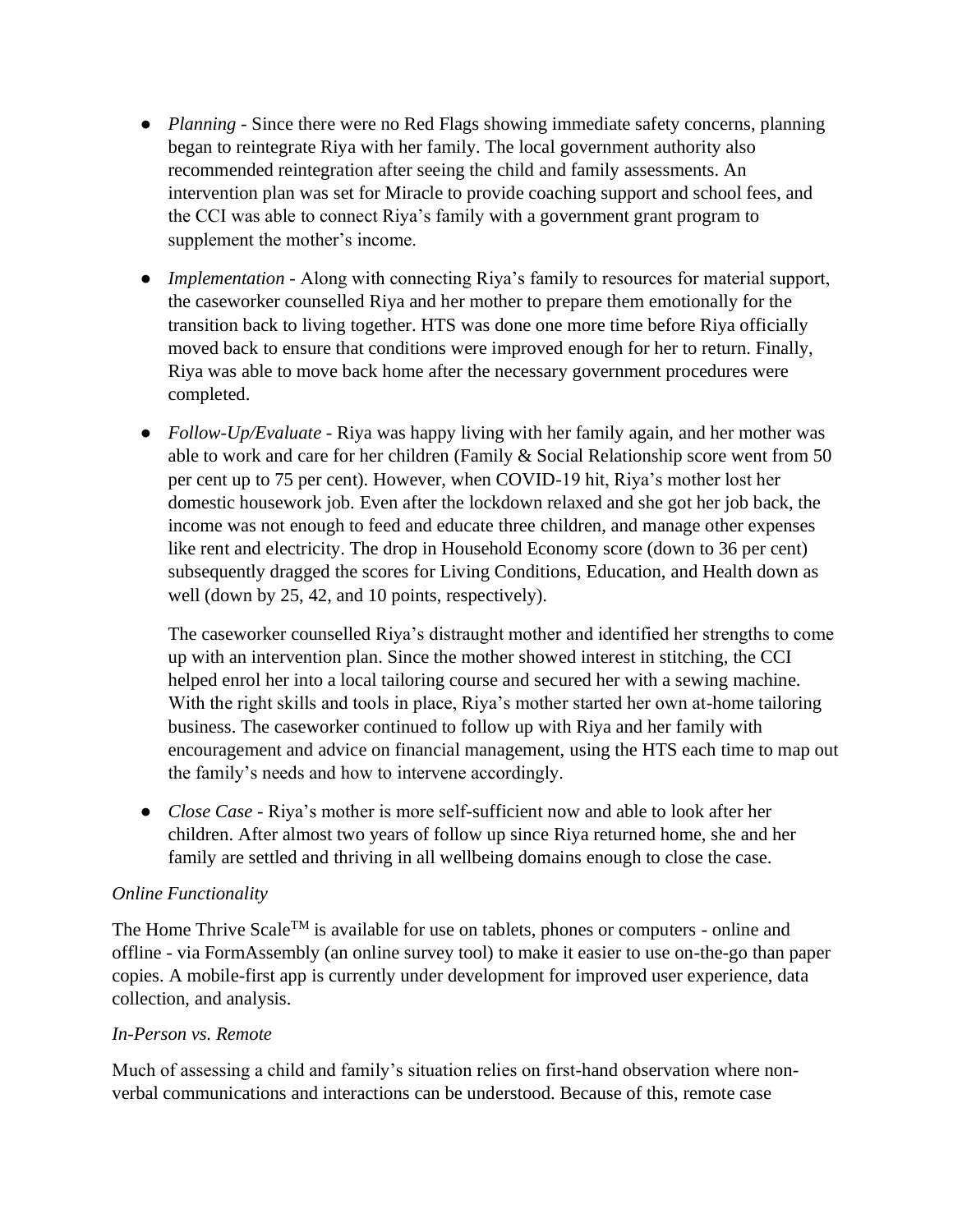management is not recommended (unless absolutely necessary, like a pandemic scenario) and the Home Thrive Scale<sup>TM</sup> is not designed for it. From our experience, collecting accurate information remotely is a challenge. Families may have limited access to phones, poor network connections, or limited time to talk due to work and other priorities. Phone conversations can also be more fatiguing than visits, so calls must be kept short and it may take multiple calls to get a full picture of the home situation. Using the tool with in-person visits is therefore recommended whenever possible.

### **Use and Implications**

When COVID-19 hit India, hundreds of children from institutional care were immediately sent back to families with little to no preparation. This rapid reintegration drew serious concerns about children's safety given that they were being sent back to the very environments that were deemed unsafe for them to stay in the first place.

Despite their sudden nature, rapid reintegration also presented an opportunity for children to permanently return to a family environment, if reasonable to do so. The Home Thrive Scale<sup>TM</sup> allowed caseworkers to determine the safety of children sent home and whether permanent reintegration would be possible. Children with Red Flags marked were sent to stay with different family members if possible, or sent back to CCIs as a last resort if no other immediate solutions were available. Even if interventions to address problem areas were not immediately possible due to pandemic-related restrictions, such areas could at least be identified and plans could be made to act upon as soon as restrictions were safely lifted.

Out of 275 children from Miracle-partnered organizations who were sent back to families due to COVID-19, 180 (65 per cent) were able to permanently reintegrate with their families. The remaining children have returned, or are likely to return, to CCIs due to concerns including loss of caretakers' livelihood to provide for basic needs and cases of child abuse. Caseworkers will continue to work with these children and their families to improve the household situation such that it will be possible for the child to return at a later date, or find a more suitable reintegration option. Still, that a majority of children could safely stay with families shows great promise for how many children could stay in families given the right support, without needing institutional care.

Organizations and government agencies can use the data collected to understand what areas of support children and families generally need in order to allocate their resources accordingly. As per the most recent assessments, children reintegrated from Miracle-partnered institutions have HTS scores ranging from 52 to 88 per cent, with Household Economy and Living Conditions domains scoring lower and Health & Mental Health and Family & Social Relationships domains scoring higher. Understandably, the pandemic resulted in many caretakers losing their jobs; as we saw with Riya's case, this affects all aspects of a family's wellbeing. Livelihood support was therefore prioritized through direct cash transfers and linking families to government schemes to buffer the income loss so caretakers could get food and basic necessities as soon as possible.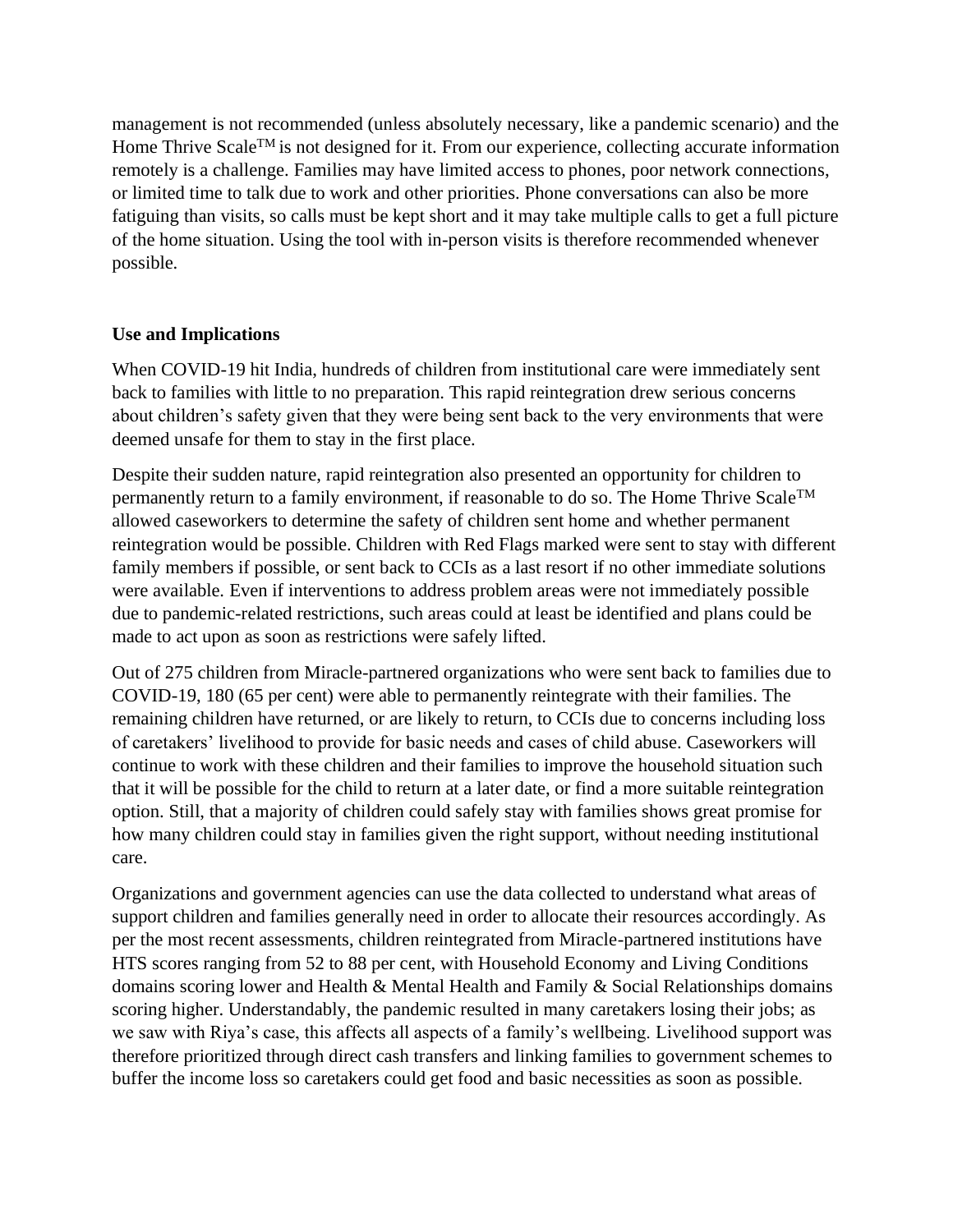Mental health counselling continued remotely to ensure relationships continued to stay strong and families received critical psycho-social support to cope with trauma from rapid reintegration.

The Home Thrive Scale<sup>TM</sup> has been shared with district-level government agencies and child care institutions in 20 states, including four states (Maharashtra, Gujarat, Jharkhand, and Bihar) through a partnership with UNICEF. The goal is to get the tool into the hands of caseworkers throughout India -- and eventually globally -- to make the <sup>iii</sup>caseworker's job easier, improve quality of reintegrations, and improve quality of data for more informed decision making.

### **Feedback from the Field**

Feedback from caseworkers within Miracle's partnering CCIs and government officials so far has been promising. Users find it easy to use and appreciate that all details relevant to a child's case can be managed through a single tool. Milestones are said to be clearly defined, thorough, and help escalate issues to address through the Red Flags so that caseworkers have exactly the information they need to understand a family's situation and plan interventions. The scoring summaries have also allowed caseworkers to get a snapshot of how families are doing and follow their progress over time. In this way, CCIs and government agencies are then able to track and visualize their impact on families, too.

# **Limitations**

The version of the Home Thrive Scale<sup>TM</sup> at the time of writing this paper is relatively new, having been modified based on user feedback from previous versions to include all the features mentioned above. Therefore, there is still much testing to be done and data to be collected from the field as we continue to roll out to more partner institutions and government agencies. The tool will continue to evolve based on findings to make it as effective as possible.

# **Conclusion**

More often than not, families would choose to stay together if they could and would not place children in institutions if it did not seem absolutely necessary. The Home Thrive Scale<sup>TM</sup> is designed to be a practical tool to identify and address safety concerns for families to prevent separation where possible, assess and facilitate reintegration options for a child if they're in a CCI, and measure a family's overall progress over time.

By offering it openly and free of cost, Miracle Foundation hopes to make quality case management more accessible so that every child can thrive in a safe and loving family.

### **Resources**

Link to the online Home Thrive Scale<sup>TM</sup> [here.](https://miraclefoundation.tfaforms.net/62) Contact for more information and support with using the tool at [safelyhome@miraclefoundation.org.](mailto:safelyhome@miraclefoundation.org) The tool is part of a case management toolkit available on Miracle Foundation's [website, w](https://www.miraclefoundation.org/resources/)hich also includes guidelines, templates, and